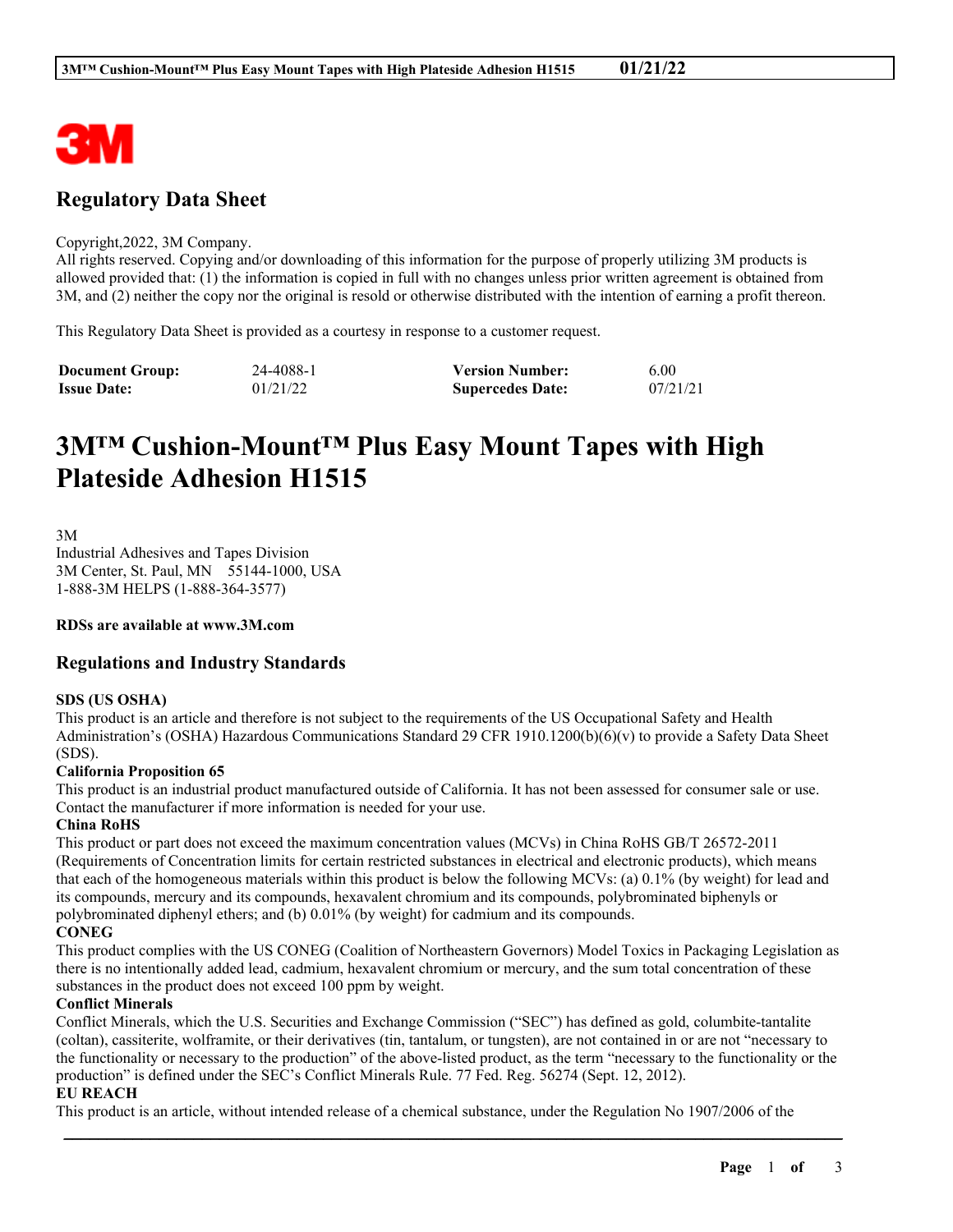European Parliament and the Council concerning the Registration, Evaluation, Authorisation and Restriction of Chemicals (REACH) (refer to REACH, Article 3(3)). It is not a chemical preparation. Therefore, it is not subject to the (pre)-registration or the registration process. It does not require a safety data sheet.

#### **EU REACH**

This product, including any article that the product is composed of, does not contain at greater than 0.1% by weight a Substance of Very High Concern (SVHC) substance identified according to Article 59 of REACH. This declaration reflects the substances on the candidate SVHC list, effective January 2022.

#### **EU RoHS**

This product does not exceed the maximum concentration values (MCVs) set under EU Directive 2011/65/EU (RoHS recast/RoHS 2), as stated in Annex II to that directive. This means that each of the homogenous materials within this product does not exceed the following MCVs: (a) 0.1% (by weight) for lead, mercury, hexavalent chromium, polybrominated biphenyls or polybrominated diphenyl ethers; and (b) 0.01% (by weight) for cadmium.

#### **EU RoHS Phthalates**

This product does not exceed the maximum concentration values (MCVs) for phthalates set under EU Directive 2011/65/EU (RoHS recast/RoHS 2), as amended by EU 2015/863, which applies to finished EEE after July 22, 2019 for Category 1-7, 10- 11 products and after July 22, 2021 for Category 8 and 9 products. This means that each of the homogeneous materials within this product does not exceed the MCV of 0.1% (by weight) for each of the following phthalates: DEHP, BBP, DBP, and DIBP.

#### **Fluorinated Greenhouse Gas**

A Fluorinated Greenhouse Gas (or F-Gas) listed under Annex I and II of Regulation (EU) No 517/2014 of the European Parliament and of the Council of 16 April 2014 is not intentionally added to the product.

#### **Sustainability Advantage: Recycled content**

This product does not contain recycled content.

#### **TSCA Section 6**

This product is not known to contain 2,4,6-Tri-tert-butylphenol (CAS 732-26-3).

**TSCA Section 6**

This product is not known to contain Decabromodiphenyl Ether (Deca-BDE) (CAS 1163-19-5).

**TSCA Section 6**

This product is not known to contain Hexachlorobutadiene (HCBD) (CAS 87-68-3).

**TSCA Section 6**

This product is not known to contain Pentachlorothiophenol (PCTP) (CAS 133-49-3).

**TSCA Section 6**

This product is not known to contain Phenol, isopropylated phosphate (3:1) (PIP (3:1)) (CAS 68937-41-7).

### **Chemicals and/or Compounds of Interest**

**Alkylphenol (AP)** : Not intentionally added. **Alkylphenolethoxylates (APE)** : Not intentionally added. **Bismuth and (Bi) Compounds** : Not intentionally added. **Bisphenol A (BPA) (CAS 80-05-7)** : Not intentionally added. **Butyl Benzyl Phthalate (BBP) (CAS 85-68-7)** : Not intentionally added. **Cadmium and (Cd) Compounds** : Not intentionally added. **Chlorinated Polyethylene** : Not intentionally added. **Cobalt and (Co) Compounds** : Not intentionally added. **Decabromodiphenyl Ether (Deca-BDE) (CAS 1163-19-5)** : Not intentionally added. **Di(2-Ethylhexyl) Phthalate (DEHP) (CAS 117-81-7)** : Not intentionally added. **Diisodecyl Phthalate (DIDP)** : Not intentionally added. **Diisononyl Phthalate (DINP)** : Not intentionally added. **Dioxins and Furans** : Not intentionally added. **Flame Retardants (not PBB or PBDE)** : Not intentionally added. **Formaldehyde (CAS 50-00-0)** : Not intentionally added. **Genetically Modified Organisms (GMOs)** : Not intentionally added. **Halogenated Compounds** : Bromine, chlorine, fluorine, iodine or chemical compounds containing them are not intentionally added.

\_\_\_\_\_\_\_\_\_\_\_\_\_\_\_\_\_\_\_\_\_\_\_\_\_\_\_\_\_\_\_\_\_\_\_\_\_\_\_\_\_\_\_\_\_\_\_\_\_\_\_\_\_\_\_\_\_\_\_\_\_\_\_\_\_\_\_\_\_\_\_\_\_\_\_\_\_\_\_\_\_\_\_\_\_\_\_\_\_\_

**Hexavalent Chromium and (Cr+6) Compounds** : Not intentionally added.